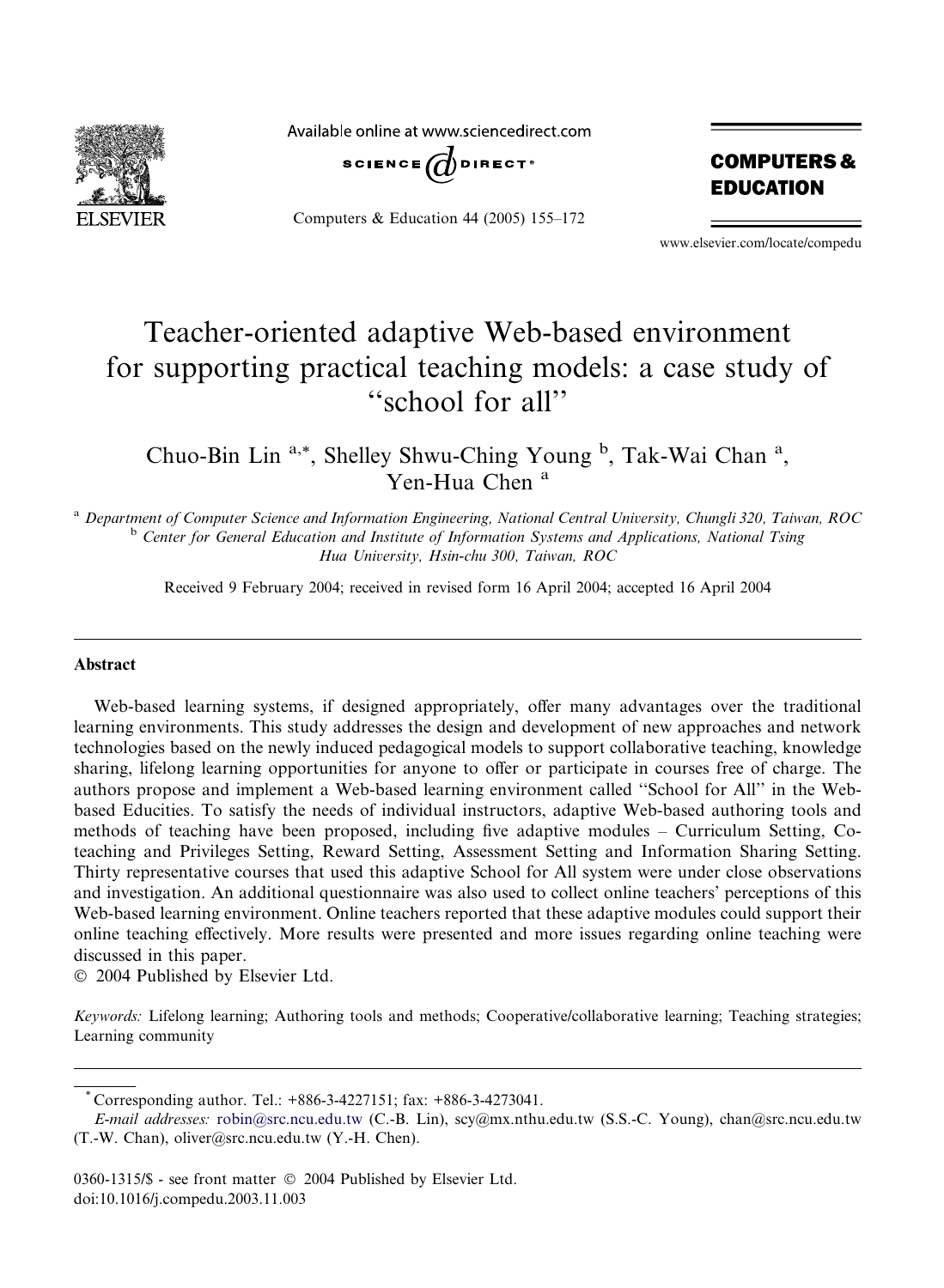# 1. Introduction

The demand for online learning is growing fast. However, most Web-based learning environments are designed and implemented for academic or professional purposes, and not for netizens (network citizens). As Pickering (1995) pointed out, people who could educate on the Internet might not necessarily be teachers in the traditional sense, but fellow navigators in cyberspace. Thus, this paper proposes practical and adjustable ways to support online teaching and learning through implementing a Web-based educational platform called ''School for All'' in tended for non-profit interest-driven learning community. A related study focusing on the learning community evaluation has been reported in the paper, ''A Preliminary Evaluation of a Web-mediated School for All (Young, Chan, & Lin, 2002)." This paper aims to present the systemic conceptual framework of the platform and is composed of the following four sections: First, relevant theories and the origin of the ''School for All'' are presented. Second, six teaching models are proposed to support teaching on the Internet, with reference to the instructor and the curriculum. Third, the implementation of this adaptive system is described. Finally, the representative courses are analyzed and ideas for future research proposed.

#### 1.1. Background

EduCities is an educational portal site that adopts the metaphor of a city to promote learning communities. It was established by several universities in Taiwan. All activities at the EduCities Website occur in the conceptual central space, which is the entry point to all of the various systems developed by different researchers (Chan, Hue, Chou, & Tzeng, 2001). The ''School for All,'' an innovative learning environment, has been developed for large-scale Web-based active learning. It is the first virtual environment built on the Web-based EduCities (Young et al., 2002) and established as an online learning and teaching environment.

Information on the Web makes shared knowledge immediately available to anyone in the world with a suitable computer connection; anyone can publish such information (Kearsley, 2000). The motivation behind the ''School for All'' project is to challenge the tenet of traditional education that only teachers educate and only students learn. If anyone prepared to engage in Web education can be enabled to teach regardless of age or occupation, then information technology can be said to have provided an important benefit. The ''School for All'' takes advantage of the Internet and the mechanisms of social groups, and allows everyone to learn and acquire new knowledge openly, freely and interactively.

Through the ''School for All,'' online learning can be without boundaries and everyone involved can share the relevant resources. The teaching profession knows well that the best way to learn something is to teach it. Online courses give everyone the opportunity to be a teacher. Getting online, everyone can offer or take courses free of charge. The authors hope that through the ''School for All,'' we can realize our visions of education – from ''instructing without discrimination'' to ''offering classes without discrimination,'' from ''lifelong learning'' to ''lifelong teaching'' and from ''learning and then finding there is more to know'' to ''teaching and then finding there is more to learn.'' By disseminating the idea of ''teaching and learning from one another,'' the authors hope to increase further the number of participants in the online learning community (Young et al., 2002).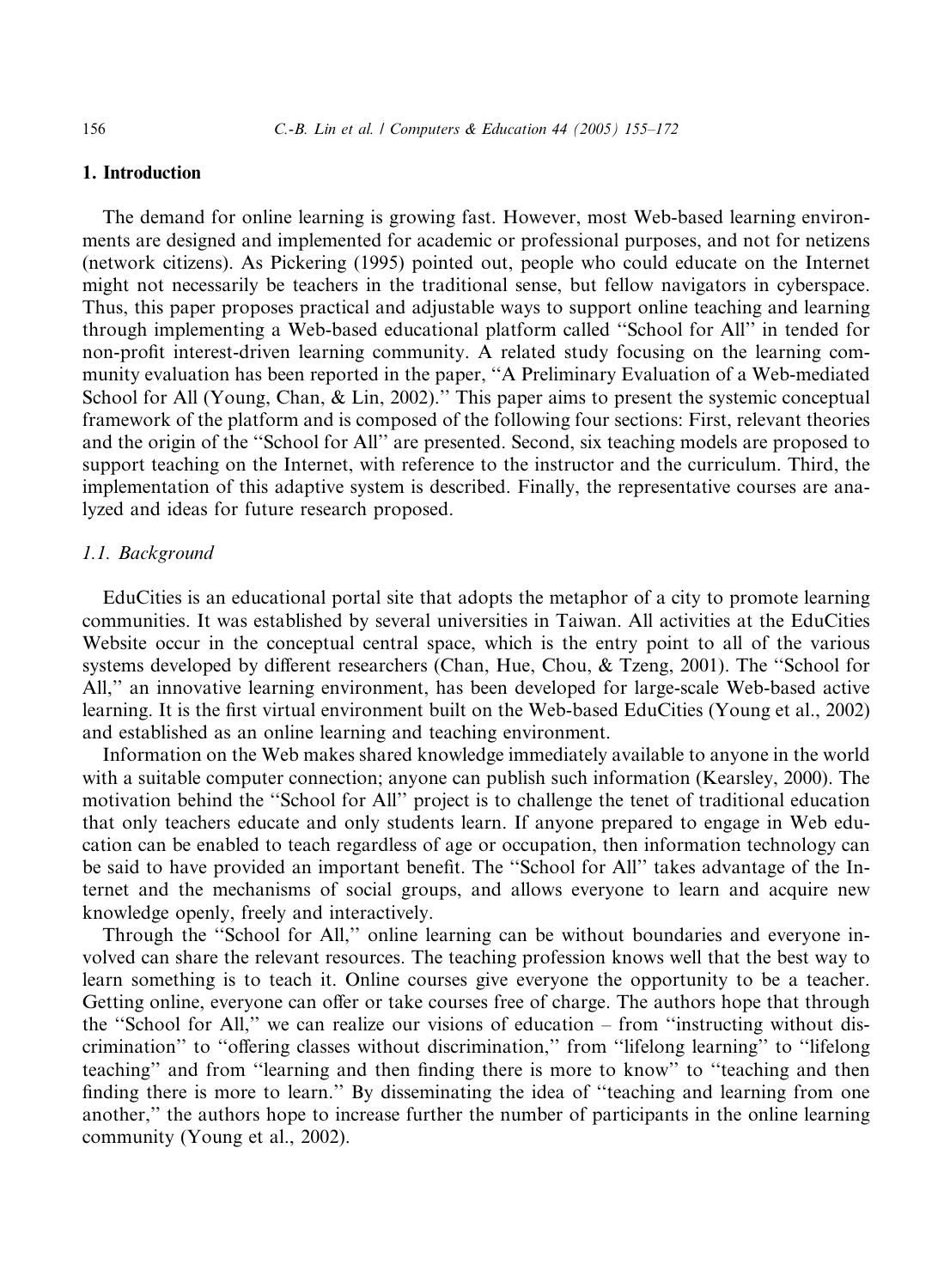## 1.2. Literature review

E-Learning represents a growing trend; it enables anyone in need of training involving information technology (IT) in a quick, accessible and affordable. E-Learning is becoming more popular as people come to appreciate the advantages of learning online. One of the pillars of Elearning is the course management system (CMS). Robson (1999) importantly defined a Webbased Course Management System (CMS) as acomprehensive software package (including email, discussions, real-time conferencing and other applications) that supports ''courses that depend on the Web for some combination of delivery, testing, simulation, discussion, or other significant element.'' Such systems facilitate the work of students, instructors and course developers since all applications are accessed together with a common interface. Most existing CMSs provide similar tools for organizing instructional materials and enabling instructor-learner Web interactions. The underlying models of teaching and learning are similar. According to Robson (1999), the common features of course management systems include the following:

- Computer-mediated communication. CMS allows learners and instructors to communicate with each other publicly, privately, and in pre-set groups, such as discussion forums, email messaging systems, and chat rooms.
- *Navigational tools.* Navigation tools are used to organize a Web-based course into the equivalent of modules and lessons. The organizational structures tell students what to do next.
- *Course management.* CMS should help instructors keep track of students and their records to manage security and support a variety of user types such as instructors, students, and guests.
- *Assessment*. The most common form of Web-based assessment are the online quiz, Questions (true/false, multiple choice, fill-in-the-blank, matching questions, essay questions, and perhaps others), portfolio assessment, and so on.
- *Authoring tools.* Many CMS allow instructors to upload and organize material, create discussions, create and edit online quizzes, and otherwise control the features offered by the environment.

Examples of Web-based learning software include WebCT, Virtual-U, Click2learn, FirstClass and others. Numerous reports have addressed the technological features of some market leaders. These widely used CMSs provide various course management functions. Almost no CMS includes a full authoring environment. The differences among CMSs at these sites are significant only in relation to the general features listed above. However, they differ in how they organize and display course information. The functions may not always meet the needs of the online teacher. The large number of functions available to teachers for developing and managing online instruction can be confusing for some online teachers. They need to spend some time learning by trial-and-error. Accordingly an adaptive CMS must be provided for teachers with different needs.

Various researchers who have experimented with adaptive teaching over the WWW have applied techniques and principles derived from artificial intelligence (Brusilovsky, 1999). Carver and Lane (1999) developed a selection of Web-based tools to enhance learning. Others have applied adaptive Navigation Support of navigation using pages of hypertext and thus developed adaptive textbooks for, in particular, teaching software applications (Brusilovsky, 1996). An Adaptive Web site is one that can automatically improve organization and presentation by learning from visitor access patterns (Perkowitz & Etzioni, 1997).

The role of the online teacher is metamorphosing into that of a facilitator who guides and directs students to appropriate resources. Each instructor may have his or her own style of online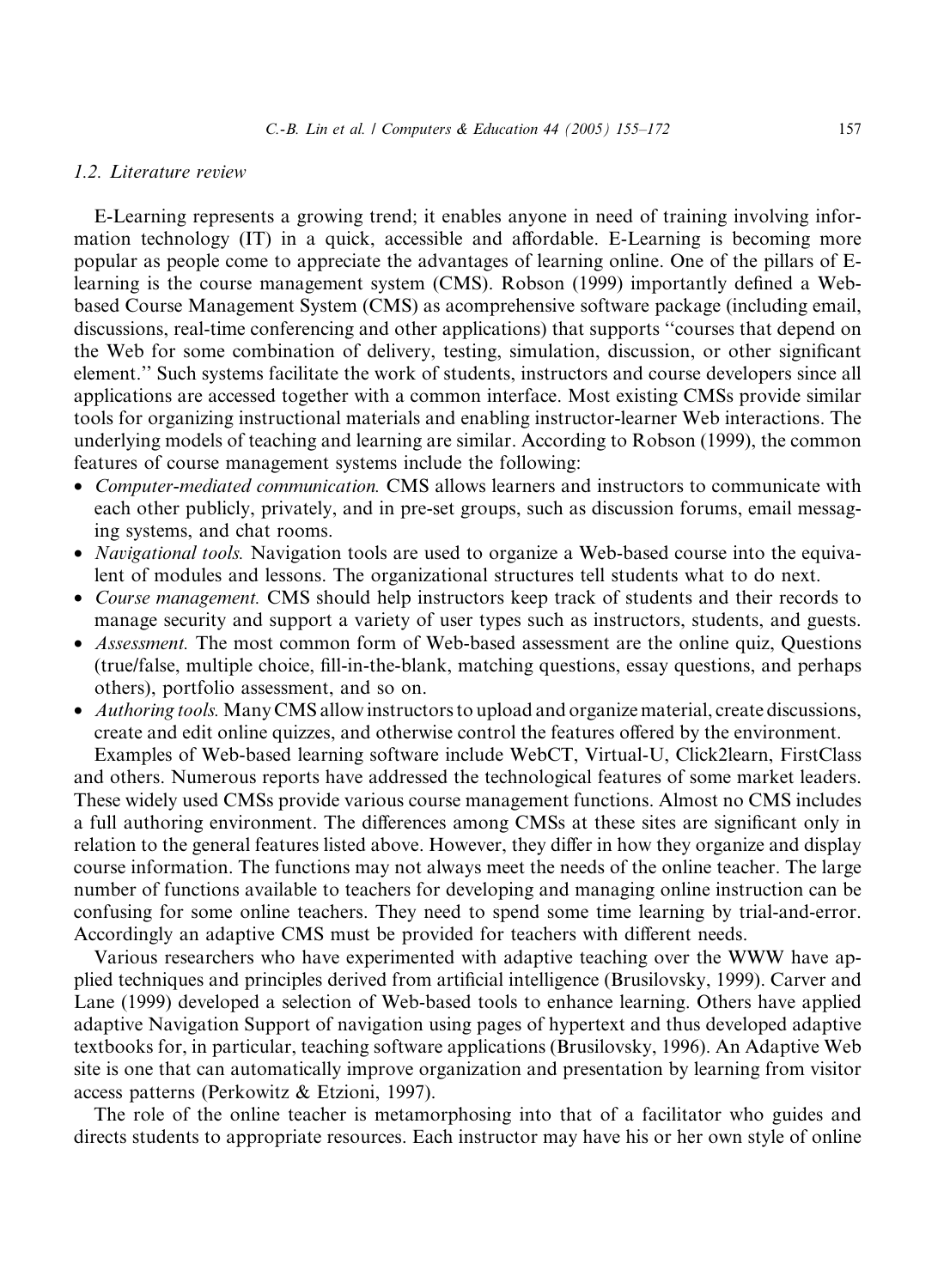teaching. In this paper, the teacher-oriented adaptive CMS is defined as a system that provides various modules constituted of functions to support teaching by teachers with different characteristics or needs, and to calculate students' performance or execute the parameters that instructor specified automatically.

# 1.3. Motivation and goals

As described above, current learning and teaching systems are limited in the following ways:

- (1) Few teaching models effectively and efficiently help instructors (Hong, Kinshuk, He, Patel, & Jesshope, 2001), and most of them have been designed and implemented only for academic or professional purposes;
- (2) Many course management systems provide only a network of static hypertext pages (Brusilovsky, 1999) with static syllabuses and material;
- (3) Complex functions are designed by IT engineers, with insufficient input from online instructors; the lack of flexibility in these complex functions make them not suitable for use by all instructors;
- (4) Such systems are student-centered, but teachers and faculties still play the key role in creating and organizing a class. The systems do not support the role of teacher as controller.

Today's technology can be used to develop a Web learning environment easily. A CMS should be able to adapt to the needs of individual instructors, support interactions between teachers and students and be user-friendly to the instructors. Therefore, the authors have spent several years developing a system for learners and teachers to use over the network, to provide a flexible environment for various teaching and learning styles. This study focuses on adaptive function modules that help teachers construct courses online.

The primary aim of this study is to introduce a Web-based teaching and learning environment for people from all walks of life but who share the ideal of teaching and learning online. The individual aims of this study are:

- To provide adaptive tools with which teachers can easily manage learning resources;
- To facilitate cooperative teaching and learning;
- To extend knowledge and experience from one course to another.

The most important role of the instructor in online classes is to ensure a high degree of interaction and participation. A high level of comfort with the particular online tools/system used to deliver the course is very important. A challenging research goal is the development of advanced Web-based educational applications that exhibit some adaptability.

#### 2. Teaching models (T-models) proposed

As well as providing materials as Web pages for students to browse, teachers in the''School for All''must actively engage the students. Certainly, online education supports collaboration among students and teachers. The ''Instructor'' can include a teaching team such as co-teacher, a consultant, or a teaching assistant. For each role, teachers can set particular level of privileges.

With reference to the relation between course and instructor, the authors observed courses individual and expanded upon six models of the use of the course-offering system to enhance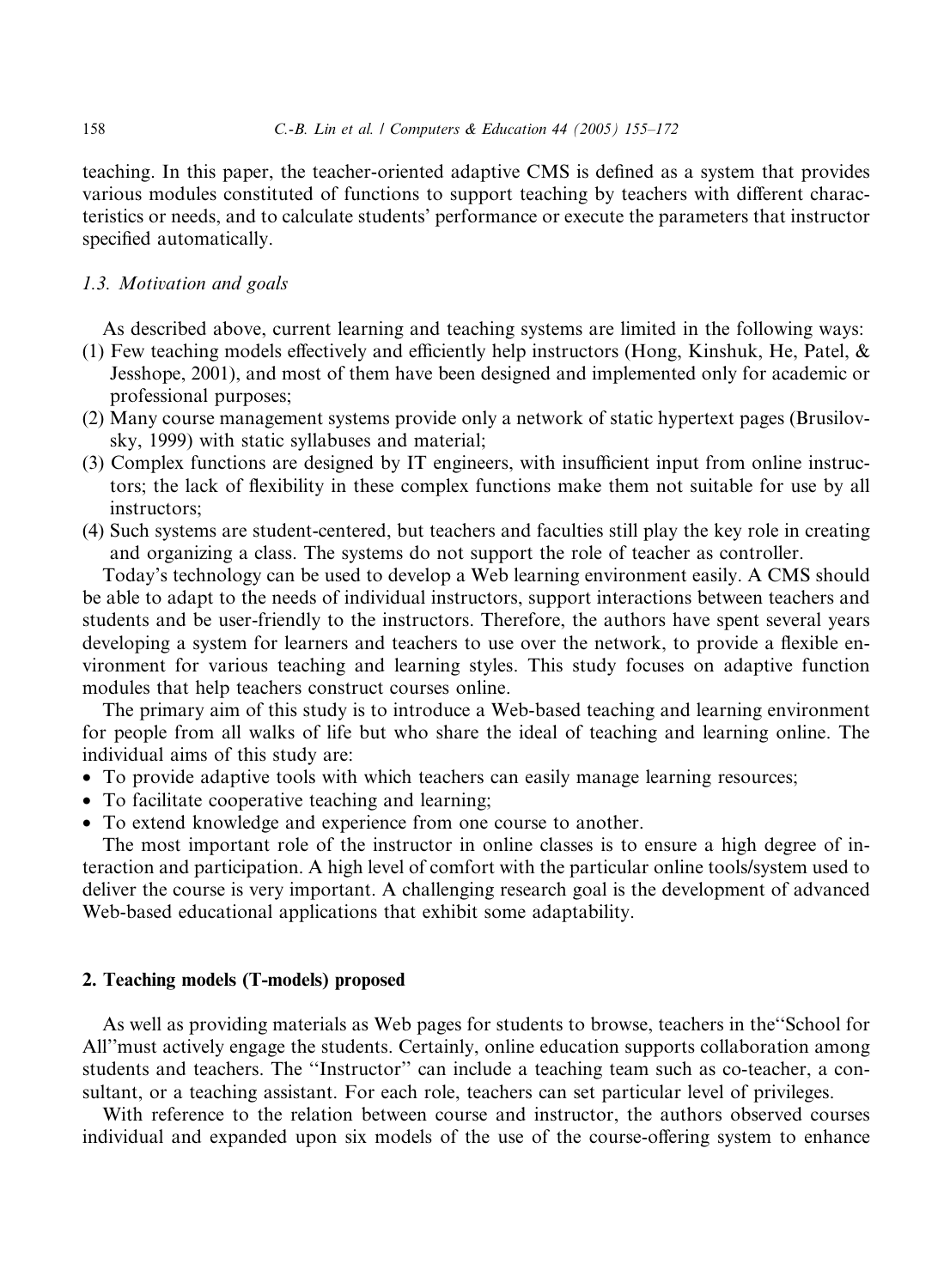teaching efficiency. A related study is currently under way. The authors have called these six expansions, ''Teaching Models (T-Models),'' described as follows (Young, 2004).

# 2.1. SPM: Single-teacher-offering pedagogy model

A teacher can perform several tasks by himself. A teacher may prepare E-material, set the syllabus and monitor work progress, recruit students, specify topics for discussion and respond to questions, grade papers and evaluate assignments, make questionnaires, make announcements, keep daily journals, recommend Web sites and reading materials and manage students/classes, for example. In this model, the teacher can have full control of the course, but he has must spend a lot of time to exert this control.

# 2.2. GPM: Group pedagogy model – cooperative or collaborative

Online courses provide several opportunities for collaboration among teachers. Such collaboration typically hard in a traditional classroom setting but it is quite easy in an online class. Basically, group teaching can be performed in two ways – cooperative and collaborative. According to Panitz (1997), collaboration is a philosophy of interaction and personal lifestyle whereas cooperation is structured interaction designed to facilitate the achievement of a goal by people who work together in groups. Web-based teaching can include group teaching. The authors divided this general model into three teaching models according to the teaching team and division of duties, as follows.

#### 2.2.1.  $C_PPM$ : Cooperative pedagogy model

Cooperation depends upon a supportive community of actors who agree to help one another in activities aimed at attaining the goals of each person involved (Lewis, 2002). In this model, courses are run by one primary teacher with co-teachers, teaching assistants, consultants and others. While the whole team may share workload, the ''primary'' teacher must be a very good coordinator to make the group function well.

#### 2.2.2.  $C<sub>L</sub>PM$ : Collaborative pedagogy model

Collaboration depends upon the understanding of common meaning and language related to a task, which enables the community to set a common goal (Lewis, 2002). As in the cooperation

#### Cooperative Pedagogy Model Collaborative Pedagogy Model



Fig. 1. Cooperative and collaborative pedagogy models.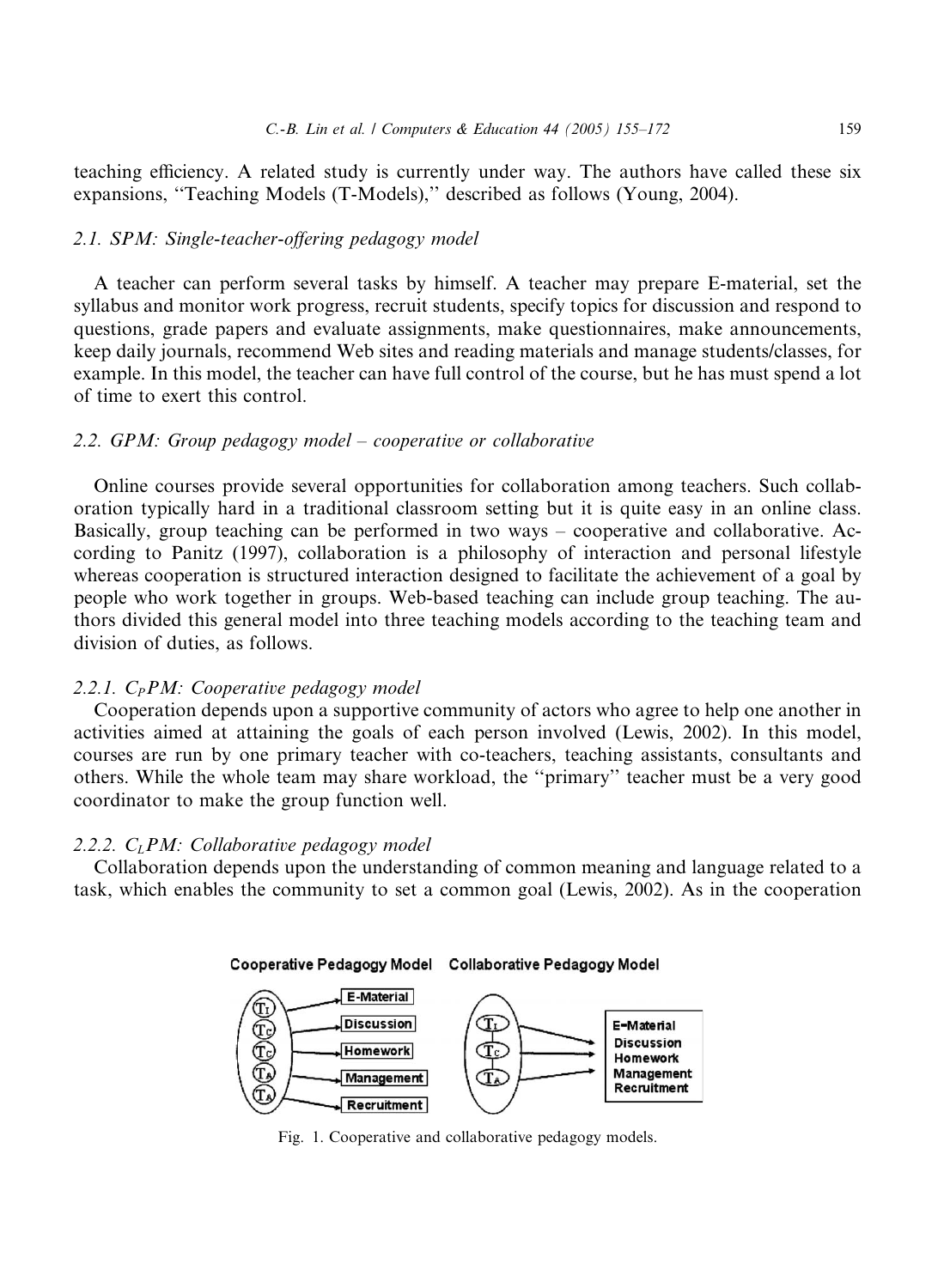model, each of the teaching team has a different role. However, in this model, team members have the same rights and no one single teacher dominates the course (Fig. 1).

#### 2.2.3.  $C_0PM$ : Co-teaching pedagogy model

The course pedagogy consists of cooperation and collaborative models. Each teacher will be in charge of different topics at different times.

# 2.3. CPM: Cluster pedagogy model

Different course teachers can share a single discussion board, material or examination questions. Various teachers can integrate courses in the same domain. They can benefit from extensive interaction and share information/ideas among themselves. The clustering courses can attract more students and allow students to learn more. The general model includes two basic models – united teaching and central teaching (Fig. 2).

# 2.3.1. UPM: United pedagogy model

Teachers of courses in different domain may share discussion boards, examination questions, announcements and experience.

# 2.3.2.  $C_RPM$ : Central pedagogy model

One teacher or teaching team may teach several courses with different classes. However, they have the same material, schedule and homework but with students in different courses (Fig. 3).



Fig. 2. Co-teaching pedagogy model.



Fig. 3. Cluster pedagogy model.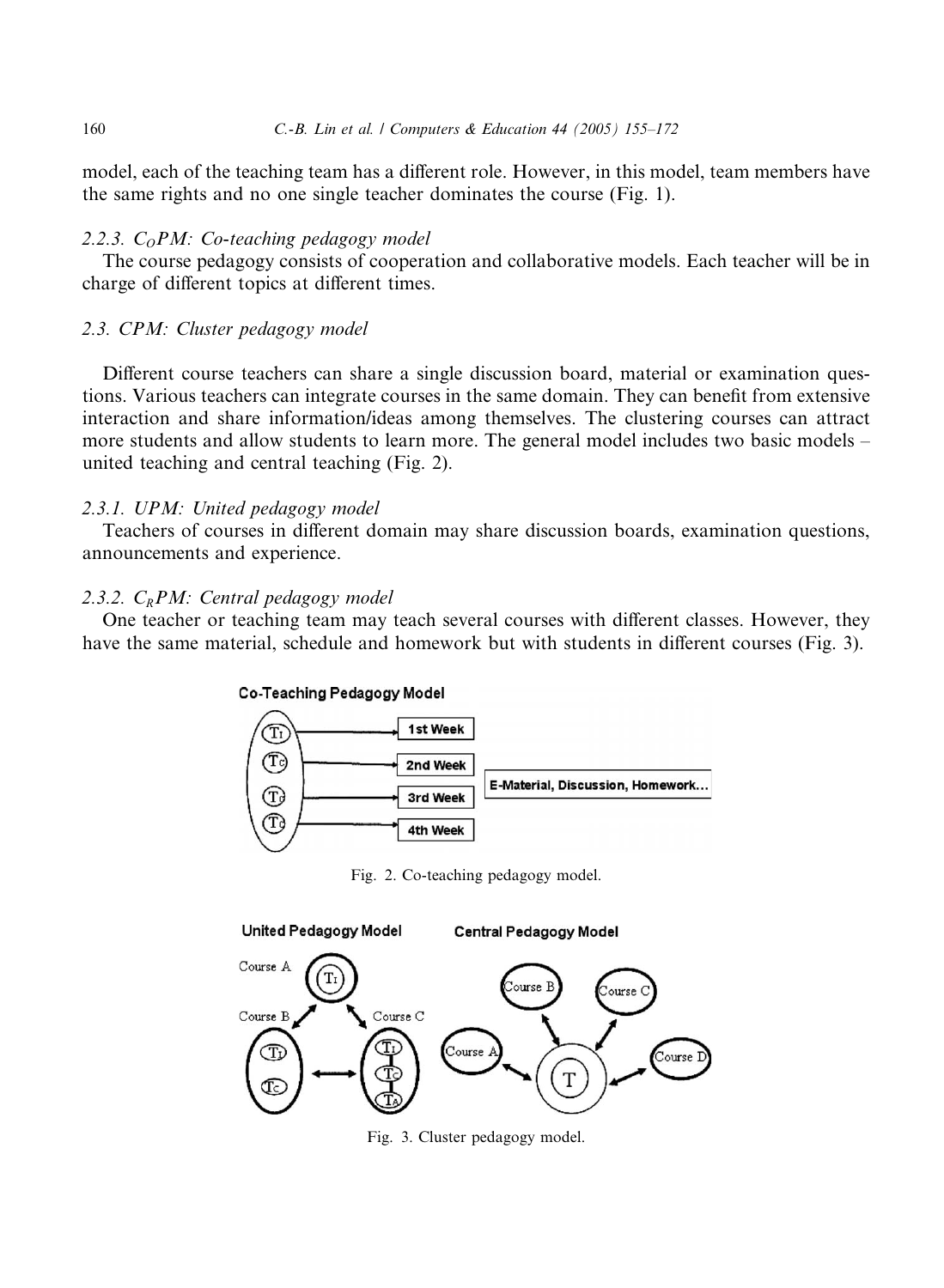#### 3. Adaptive teaching environment

Table 1

Since 1997, the authors have developed and adjusted the learning environment – ''School for All.'' Users' feedback has helped to improve this environment. It comprises several different components, including Learning Resource Tools, Classroom Management Tools, Communication Tools, Assessment Tools and others (Lin, Chan, & Young, 2001). Fig. 4 shows the components of this Web-based system.

These tools may be used to perform 10 basic functions that are used in the ''School for All,'' as shown in Table 1.



Fig. 4. System architecture of curriculum management.

| Six teaching models |                   |                                        |
|---------------------|-------------------|----------------------------------------|
| Category            | Teaching model    | Description                            |
| Single teaching     | <b>SPM</b>        | Single-teacher-offering pedagogy model |
| Group teaching      | $C_PPM$           | Cooperative Pedagogy Model             |
|                     | C <sub>L</sub> PM | Collaborative pedagogy model           |
|                     | $C_0PM$           | Co-teaching pedagogy model             |
| Cluster courses     | UPM               | United pedagogy model                  |
|                     | $C_R$ PM          | Central pedagogy model                 |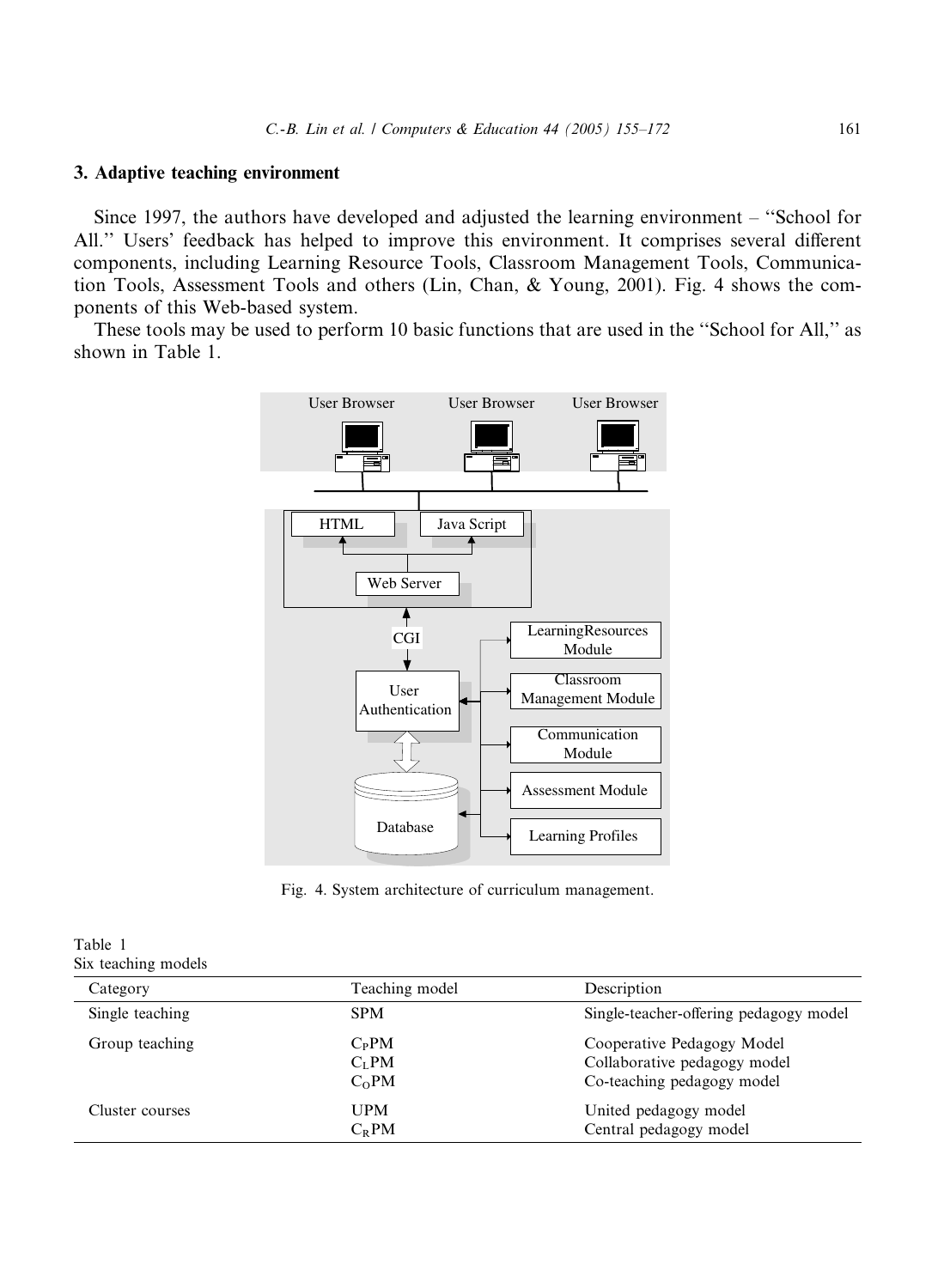| Table 2            |  |
|--------------------|--|
| Functions of tools |  |

| Types                | <b>Functions</b>                                        |
|----------------------|---------------------------------------------------------|
| Learning resources   | F1. Announcement                                        |
|                      | F <sub>2</sub> . Instructional materials                |
|                      | F3. Supplementary reading material                      |
| Classroom management | F4. Participants listing                                |
|                      | F5. Group management                                    |
| Communication        | F <sub>6</sub> . Guestbook                              |
|                      | F7. Discussion forum                                    |
|                      | F8. Online participants and real-time messages exchange |
|                      | F9. Chat room                                           |
| Assessment           | F <sub>10</sub> . Assessment                            |

This work proposes a practical and adaptive framework for a Web-based learning environment that comprises five Function Modules (F-Modules) – Adaptive Curriculum Setting, Adaptive Coteaching and Privileges Setting, Adaptive Reward Setting, Adaptive Assessment Setting and Adaptive Information Sharing Setting. Such an environment with adjustable functions supports various kinds of teaching styles.

# 3.1. Adaptive curriculum setting module

A teacher with specific needs can tailor the functions accordingly. For example, he/she can adjust the properties of the course and expand functions integrated from other Web sites. The teacher can arrange course material, exercises, discussions and other resources. The teacher may rename, hide or integrate functions and decide who may use or seeing.

- FM1-1: The teacher can show/hide the 10 basic functions (as shown in Table 2).
- FM1-2: The teacher can rename the 10 basic functions.
- FM1-3: The teacher can set the privileges of each participant.
- FM1-4: The teacher can integrate more functions as needed or restore the default settings.

# 3.2. Adaptive co-teaching and privileges setting module

The online setting is bound to be more challenging to use than any traditional setting but also more flexible. The ''School for All'' supports participants in playing multiple roles, such as teacher, co-teacher, consultant and assistant. After authentication, those involved in instruction may have different roles and privileges.

- FM2-1: The instructor can add a teaching team and set roles as co-teacher, consultant or assistant.
- FM2-2: The instructor can assign different privileges to members of this teaching team, with reference to syllabus setting, bulletin board, discussion forum, evaluation and material management (Liao, Chan, & Lin, 2001).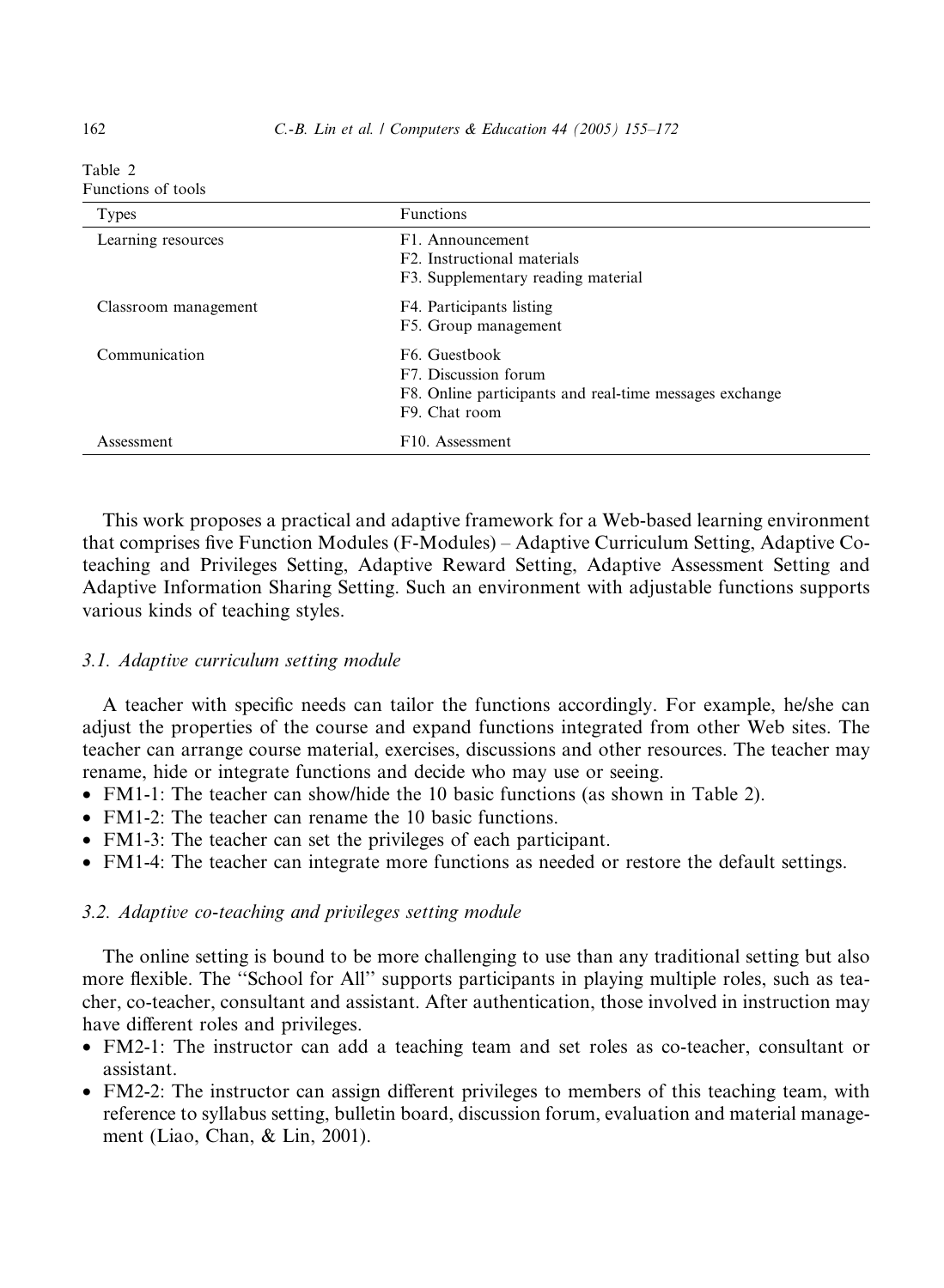#### 3.3. Adaptive reward setting module

The system can generate records of what a student did when signed on including, for example, the number and type of responses to help to evaluate each student's performance. All activities can be converted into points as determined by the teacher. Furthermore, it provides an immediate record of the learning status and progress of the students, and accumulates points automatically to enable the teacher to reward participation. The teacher can also give additional points to outstanding students.

- FM3-1: The instructor can specifies the grading points that are used for automatic grading and scoring to help evaluate students' performance.
- FM3-2: Teachers can give additional points to encourage outstanding students.
- FM3-3: Teachers can determine the level of a student by the number of points granted to him or her.

#### 3.4. Adaptive assessment setting module

Several tools exist online with which a teacher can track students' performance. They include online quizzes, online tests, learning portfolios and homework. A teacher may set the proportion of the contribution of each item to the student's final score.

- FM4-1: Teachers can set the percentage contribution of each item to students' score.
- FM4-2: Teachers can transfer scores of an exercise to an Excel file for convenience.

#### 3.5. Adaptive information sharing setting module

Information sharing involves a forum for developing, sharing and floating new ideas, developing arguments and building a learning community (Salmon, 2000). The discussion forum provides enables the sharing of information: learners can post questions, issues and problems and obtained feedback from other participants of the ''School for All.'' The forum enables learning community members to work together to share ideas and overcome challenges. Moreover, by exchange among different courses' discussion forums, participants of various courses can cover diverse issues and increase the visibility of their courses.

- FM5-1: The teacher may create, delete or move the discussion forum to the temp field.
- FM5-2: The teacher may open discussion forum to friend's courses, self courses or the same domain courses.

| . .                              | <u>.</u>   |         |          |         |            |          |
|----------------------------------|------------|---------|----------|---------|------------|----------|
| F-Modules                        | T-Model    |         |          |         |            |          |
|                                  | <b>SPM</b> | $C_PPM$ | $C_I$ PM | $C_0PM$ | <b>UPM</b> | $C_R$ PM |
| Curriculum setting               |            |         |          |         |            |          |
| Co-teaching & Privileges Setting |            |         |          |         |            |          |
| Reward setting                   |            |         |          |         |            |          |
| Assessment setting               |            |         |          |         |            |          |
| Information sharing setting      |            |         |          |         |            |          |

#### Table 3 Functional modules support six teaching models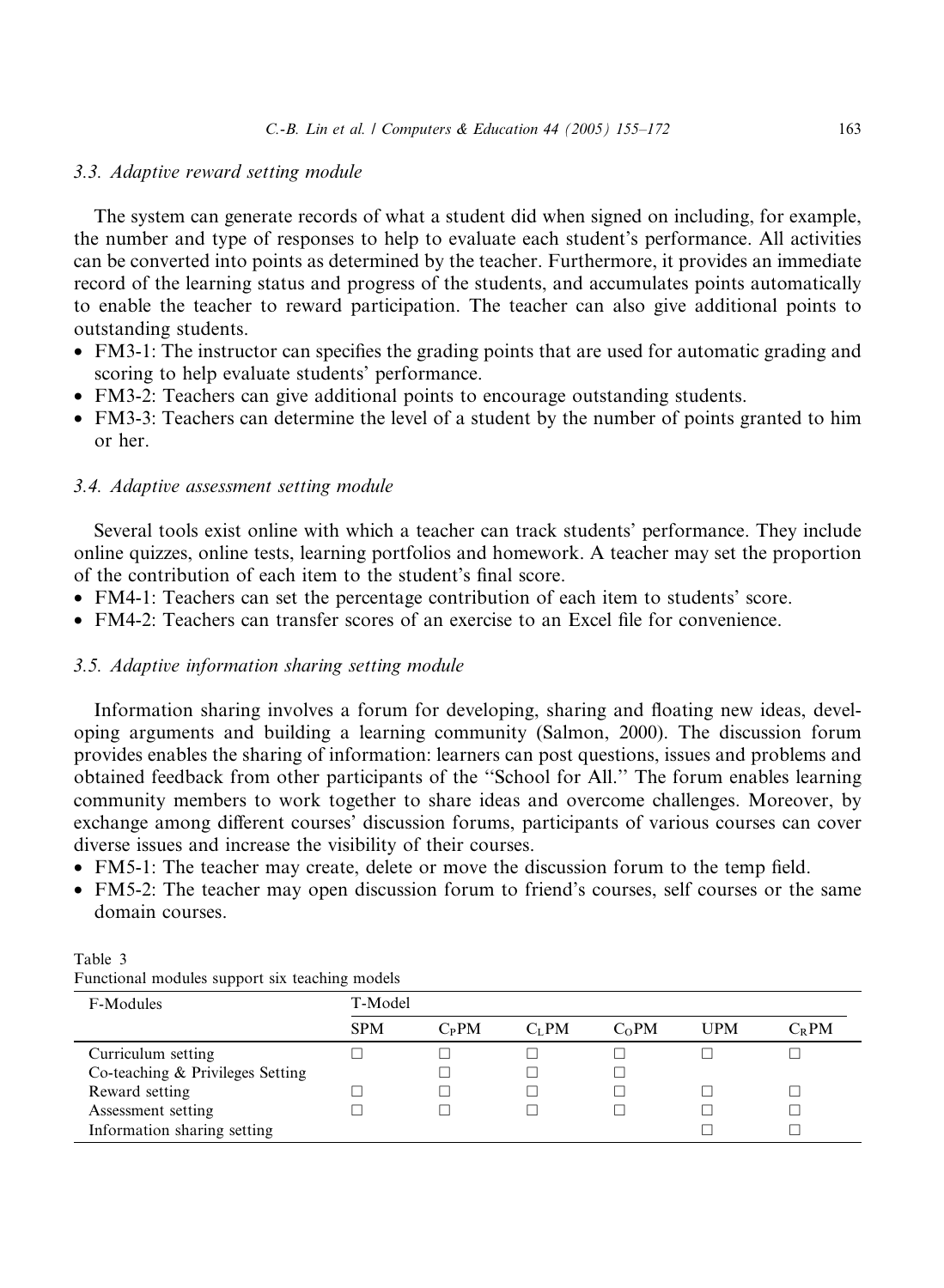- FM5-3: The teacher may set different privileges for course students, Educitizen (citizens of Educities) or guests.
- FM5-4: The teacher may release the discussion forum and other teachers may freely use in his or her courses.

The authors believe that these adaptive function modules help teaching in the online environment. Table 3 shows how the Function Modules provided by the system support six Teaching Models.

# 4. Evaluation

This study analyzed representative 30 courses to find out what types of function modules are required by teachers. Using different adaptive modules, this study addresses different teaching models that are categorized from a system perspective.

# 4.1. Participants and sample course selected

The ''School for All'' includes more than 2,300 types of courses, and most of these were purely Web-based courses offered by instructors of any age and profession. Web-supported courses were very popular, and some classroom teachers have used this system as an extension of real-world teaching.

Five rounds of the course-offering contests held in the ''School for All'' to determine the potential of effective teaching online. The contests were held for several reasons. First, we hoped to identify the characteristics of online teachers, such as age and occupation, as well as the pedagogical strategies used by them attract remote learners. Second, we sought to identify outstanding online teachers by encouraging more active Web browsers to contribute their expertise through teaching. The third aim was to nurture active lifelong learners and learn more about their interests. Some teachers just want to share their expertise with others or to offer job-related, real-world teaching; others offer courses just for self-fulfillment (Young et al., 2002).

Courses were categorized into two major areas – computer/information technology related topics (IT) and general topics (GT). Due to the huge amount of data, for courses contest are 550 courses, not for course contest over 1600 courses and Web-supported courses over 150 courses. Not all of the 2300 courses were successfully offered. For details of the course evaluation criterion, please refer to the paper ''A Preliminary Evaluation of a Web-mediated School for All (Young et al., 2002).'' Therefore, 30 representative courses in each category are selected for analysis to determine the potential of teaching online. Data were collected from a course start dates for six weeks to identify discrepancies. The 30 online courses in each category can be categorized into five groups (G1, G2, G3, G4 and G5), as below (Table 4):

- G1 Web-based IT courses for contest.
- G<sub>2</sub> Web-based GT courses for contest.
- G<sub>3</sub> Web-based IT courses not for contest.
- G4 Web-based GT courses not for contest.
- G5 Web-supported courses to extend real-world teaching and not for contest.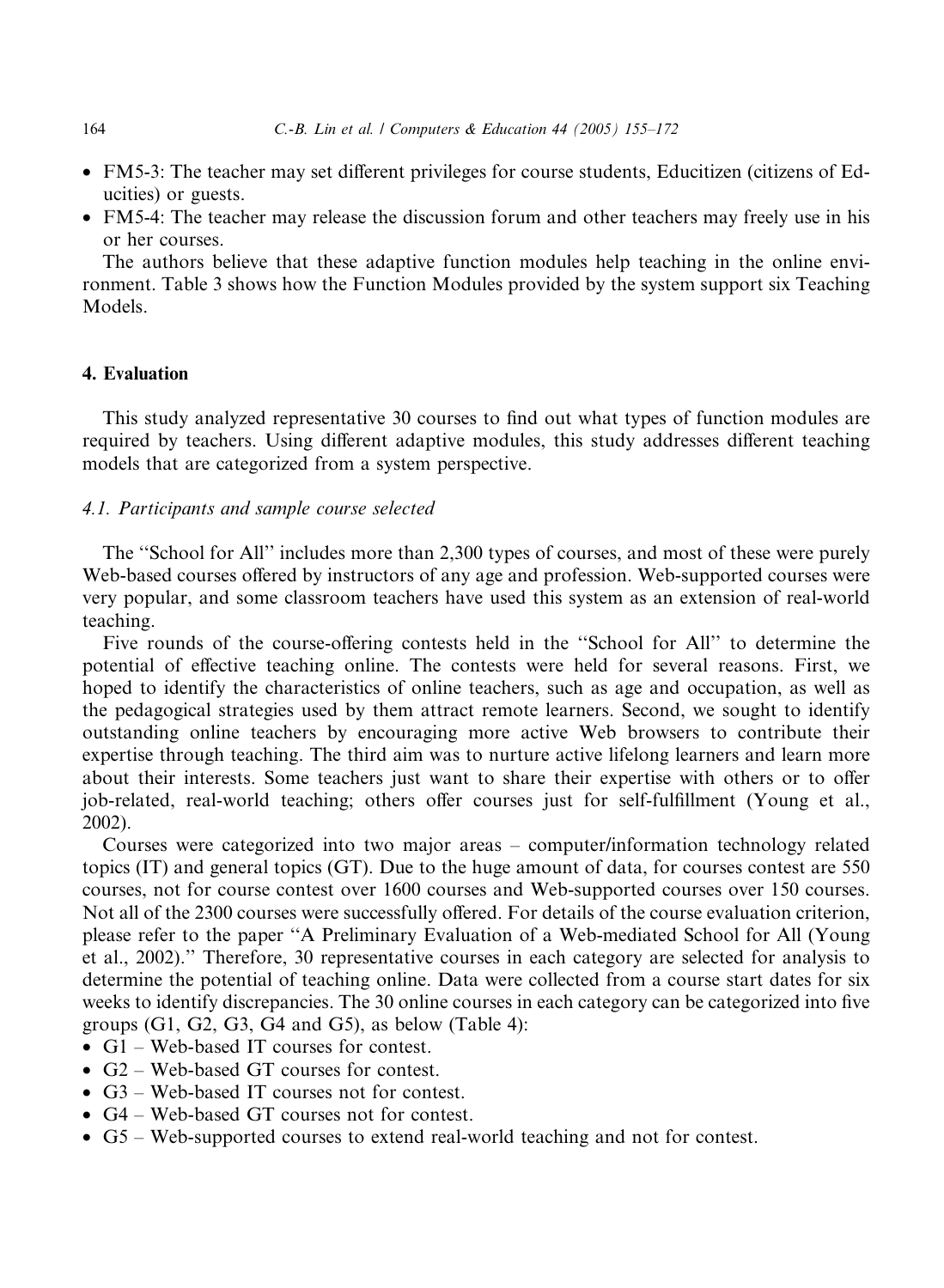| Groups                   |                           |           |                | Courses |                  |     |                                                                     |               |
|--------------------------|---------------------------|-----------|----------------|---------|------------------|-----|---------------------------------------------------------------------|---------------|
|                          | Contest or<br>non-contest | IT/GT     | Group          | $C$ -ID | Teacher login ID | Age | Course title                                                        | Class<br>size |
| Web-supported<br>courses | Contest                   | IT        | G1             | $C1-1$  | Lii              | 29  | NamoWebEditor                                                       | 39            |
|                          |                           |           |                | $C1-2$  | Hoasuma          | 20  | <b>Basis Digital Logic</b>                                          | 79            |
|                          |                           |           |                | $C1-3$  | Ikr              | 34  | Teacher e-together                                                  | 143           |
|                          |                           |           |                | $C1-4$  | Wanting12        | 25  | PhotoImpact                                                         | 61            |
|                          |                           |           |                | $C1-5$  | Finjonkiang      | 22  | Use Notepad to Design Homepage                                      | 53            |
|                          |                           |           |                | $C1-6$  | S6628714         | 16  | Paint to much (PhotoImpact)                                         | 71            |
|                          |                           | <b>GT</b> | G2             | $C2-1$  | Amaumi           | 22  | A foundation of Song and Dance Drama                                | 29            |
|                          |                           |           |                | $C2-2$  | Thelinic         | 32  | Literacy Class of Chinese Medicine                                  | 86            |
|                          |                           |           |                | $C2-3$  | Cyokaicity       | 38  | Ease to Learn English                                               | 258           |
|                          |                           |           |                | $C2-4$  | Hopi             | 34  | Vagabond Memory by Hopi                                             | 66            |
|                          |                           |           |                | $C2-5$  | Peter1986        | 17  | Easy to Learn Recorder                                              | 63            |
|                          |                           |           |                | $C2-6$  | Howtanwhytan     | 29  | Science Games Special Area                                          | 94            |
|                          | Non-contest               | IT        | G <sub>3</sub> | $C3-1$  | Qiush            | 28  | An introduction of Chinese TEX-chiTEX                               | 28            |
|                          |                           |           |                | $C3-2$  | Tenzoo           | 25  | Hi-Flash MX                                                         | 149           |
|                          |                           |           |                | $C3-3$  | Sandy69495       | 12  | <b>Online Games</b>                                                 | 127           |
|                          |                           |           |                | $C3-4$  | Ivantsai         | 26  | Teaching on the Internet                                            | 148           |
|                          |                           |           |                | $C3-5$  | Leuym            | 24  | To Make Your Own Computer                                           | 113           |
|                          |                           |           |                | $C3-6$  | Peteraby         | 12  | Catch Flash                                                         | 60            |
|                          |                           | <b>GT</b> | G <sub>4</sub> | $C4-1$  | Jenjin           | 40  | Life through Looking-Consciousness                                  | 21            |
|                          |                           |           |                | $C4-2$  | Lydiachen        | 33  | To Appreciate Children's Books                                      | 79            |
|                          |                           |           |                | $C4-3$  | Roycelo          | 31  | The Magic of Mutual Fund                                            | 69            |
|                          |                           |           |                | $C4-4$  | Estherin         | 15  | Harry Potter                                                        | 122           |
|                          |                           |           |                | $C4-5$  | Pearl60          | 32  | Swimming-Teaching online                                            | 38            |
|                          |                           |           |                | $C4-6$  | Anita Su         | 32  | Invited lectures on Investment & Finance<br>(Sponsored by Citibank) | 200           |
| Web-supported            |                           |           | G <sub>5</sub> | $C5-1$  | Cyokaicity       | 38  | Multimedia - Medi@Show                                              | 97            |
| courses                  |                           |           |                | $C5-2$  | Marklo           | 35  | Physics (senior high school)                                        | 36            |
|                          |                           |           |                | $C5-3$  | Iat751           | 37  | Teacher's online Classroom                                          | 74            |
|                          |                           |           |                | $C$ 5-4 | Kevin1081        | 35  | Art (junior high school)                                            | 32            |
|                          |                           |           |                | $C5-5$  | Jitseng          | 34  | English Writing (college)                                           | 29            |
|                          |                           |           |                | $C5-6$  | Ctchen           | 32  | IT Area (junior high school)                                        | 159           |
|                          |                           |           |                |         | Average          | 28  | Average                                                             | 87            |

Table 4 Teachers' ages, course titles and class sizes, by groups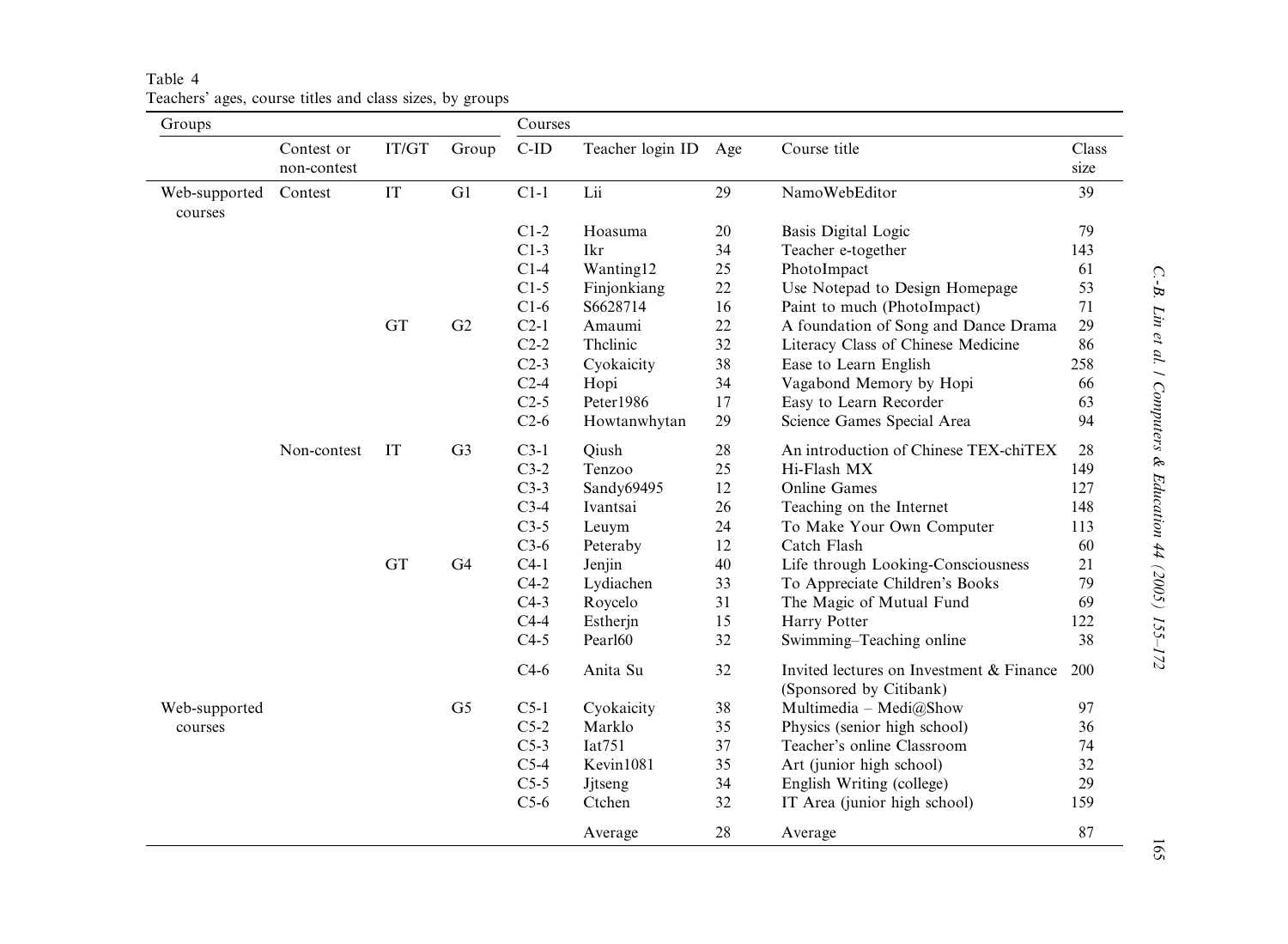# 4.2. Data analysis

The gathered data were analyzed by descriptive statistics and questionnaires to verify the research structure. Online data logs were obtained and directly analyzed to elucidate the status of these courses.

# 4.3. Function used evaluation

Data concerning the five groups of courses and the Web classes and observations indicate that the functions used in Web-based and Web-supported courses have specific characteristics in common. A detailed analysis is presented below.

# 4.3.1. Results

Table 5

The results of this study show the functions used by outstanding teachers who offer courses in the ''School for All.'' The results (Table 5) indicate that the system can practically and flexibly support online teaching.

| Adaptive<br>setting    | $FM-ID$      | Function name                                     | G1(6)          | G2(6)          | G3(6)          | G4(6)            | G5(6)            | Used $(\%$ |
|------------------------|--------------|---------------------------------------------------|----------------|----------------|----------------|------------------|------------------|------------|
| Curriculum             | $FM1-1$      | Use default setting                               | $\overline{4}$ | 4              | 6              | 6                | 4                | $80\%$     |
|                        | <b>FM1-2</b> | Use default functions name                        | $\overline{4}$ | 2              | 5              | 6                | 3                | 67%        |
|                        | FM1-3        | Set privileges                                    | $\overline{4}$ | 1              | 2              | 1                | 2                | 33%        |
|                        | FM1-4        | Add additional functions                          | 2              | $\overline{2}$ | $\mathbf{0}$   | $\boldsymbol{0}$ | $\theta$         | 13%        |
| Co-teaching            | $FM2-1$      | Add teaching team member                          | 3              | 3              | $\overline{4}$ | 6                | 1                | 57%        |
|                        | $FM2-2$      | Set teaching team members'<br>9 privileges        | 2              | $\overline{c}$ | $\overline{2}$ | 4                | $\overline{0}$   | 33%        |
| Awarding               | $FM3-1$      | Set points of 12 actions                          | $\overline{c}$ | 4              | 3              | 5                | 6                | 67%        |
|                        | <b>FM3-2</b> | Set student roles of each<br>level $(1-7$ levels) | 4              | 3              | 1              | $\overline{2}$   | 3                | 43%        |
|                        | $FM3-3$      | Add additional points                             | 6              | 5              | 3              | 2                | $\overline{2}$   | 60%        |
| Assessment             | FM4-1        | Set percentage of each<br>Assessment              | $\theta$       | 3              | 3              | 2                | $\overline{2}$   | 33%        |
|                        | $FM4-2$      | Add additional Assessment                         | $\theta$       | 2              | 1              | 2                | $\mathbf{1}$     | 20%        |
| Information<br>Sharing | <b>FM5-1</b> | Create new discussion<br>forums                   | 6              | 6              | 6              | 6                | 6                | 100%       |
|                        | <b>FM5-2</b> | Open discussion forum to<br>other courses         | 3              | 1              | 2              | $\overline{2}$   | 3                | 37%        |
|                        | <b>FM5-3</b> | Set privileges of participants                    | 6              | 6              | 6              | 6                | 6                | 100%       |
|                        | <b>FM5-4</b> | Release discussion forum<br>freely select         | 3              | 3              | $\overline{2}$ | 3                | $\theta$         | 37%        |
|                        | <b>FM5-5</b> | Material sharing                                  | $\overline{2}$ | 3              | 3              | 1                | $\boldsymbol{0}$ | 30%        |

Total number of courses and percentage of adaptive functions used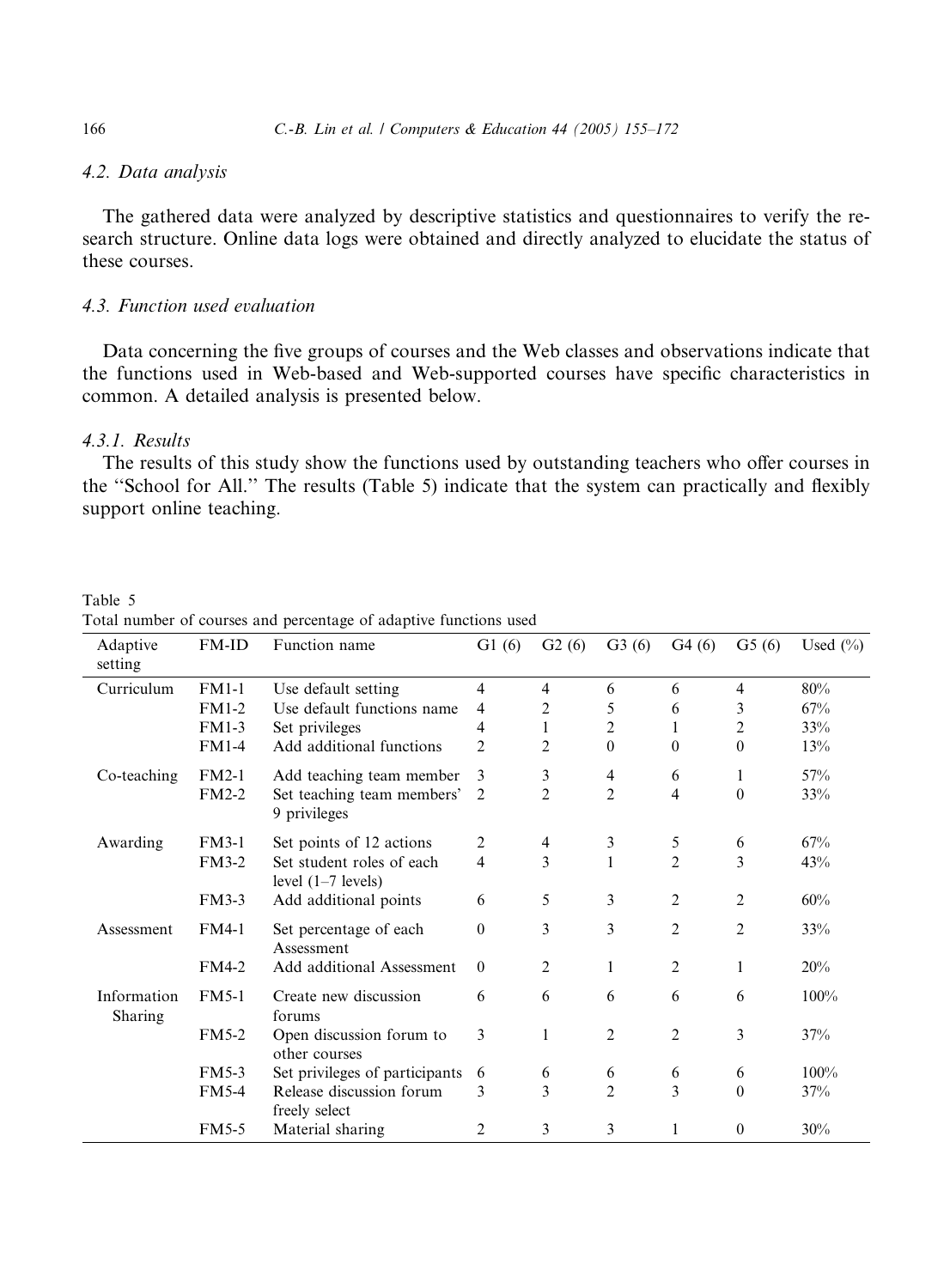# 4.3.2. Discussions

4.3.2.1. Curriculum setting. With reference to the use of adaptive curriculum functions, 80% of teachers used the system's designed default function and 67% used the default function name. Only about 13% of the teachers used external resources from the Internet. Course contest teachers G1 and G2 use the functions related to the Curriculum Setting to attract more students to their courses.

4.3.2.2. Co-teaching setting. Overall, more than half of the instructors (57%) like to organize a teaching team that includes the roles of instructor, co-teacher, consultant, or teaching assistant, to share the teaching load. The Co-teaching Setting enables co-teachers to implement their Webrelated skills in producing digital courses, cooperation and to save time. Only one out of six Websupported courses (G5) used these functions.

4.3.2.3. Reward setting. Sixty-seven percent of the teachers liked to specify the grading points for students' learning activities, such as discussion with 10 points. Moreover, in addition to the basic points, 60% of teachers used the additional point function to encourage students who performed outstandingly, and, for example, to indicate the excellence of achieving 100 points.

4.3.2.4. Assessment setting. One-third of the 30 courses used the assessment functions. Requiring students to do homework or taking online tests in an informal educational environment is difficult, particularly when courses are offered free for all. The data reveal that three out of six Websupported courses (G5) may request students to submit coursework.

4.3.2.5. Information sharing setting. All of the 30 courses (100%) included new discussion forums and set participants' privileges. The instructors read and responded to all students' work and questions through the discussion forums. However, 37% of courses used the Information Sharing Setting module.

# 4.4. Courses evaluation

The authors would like to categorize teaching models from the system perspective. Methods for evaluating courses are described below.

# 4.4.1. Results

The authors extracted several rules (Table 6) by analyzing the characteristics of each course. Using the functions supported by the system, the authors divided the 30 courses into different teaching models. The rules can be categorized as follows:

- If the instructor uses function FM2-1 (add teaching team member), s/he is not adopting the single-teacher-offering pedagogy model, but maybe the GPM (Group Pedagogy Model) or the CPM (Cluster Pedagogy Model).
- If the instructor uses functions FM2-1 and FM2-2 (setting teaching team members' privileges), s/he is establishing a teaching team with different duties and adopting  $C<sub>P</sub>PM$  (Cooperative Pedagogy Model) or  $C_0PM$  (Co-Teaching Pedagogy Model) must be further examined to distinguish  $C_0PM$  from  $C_2PM$ .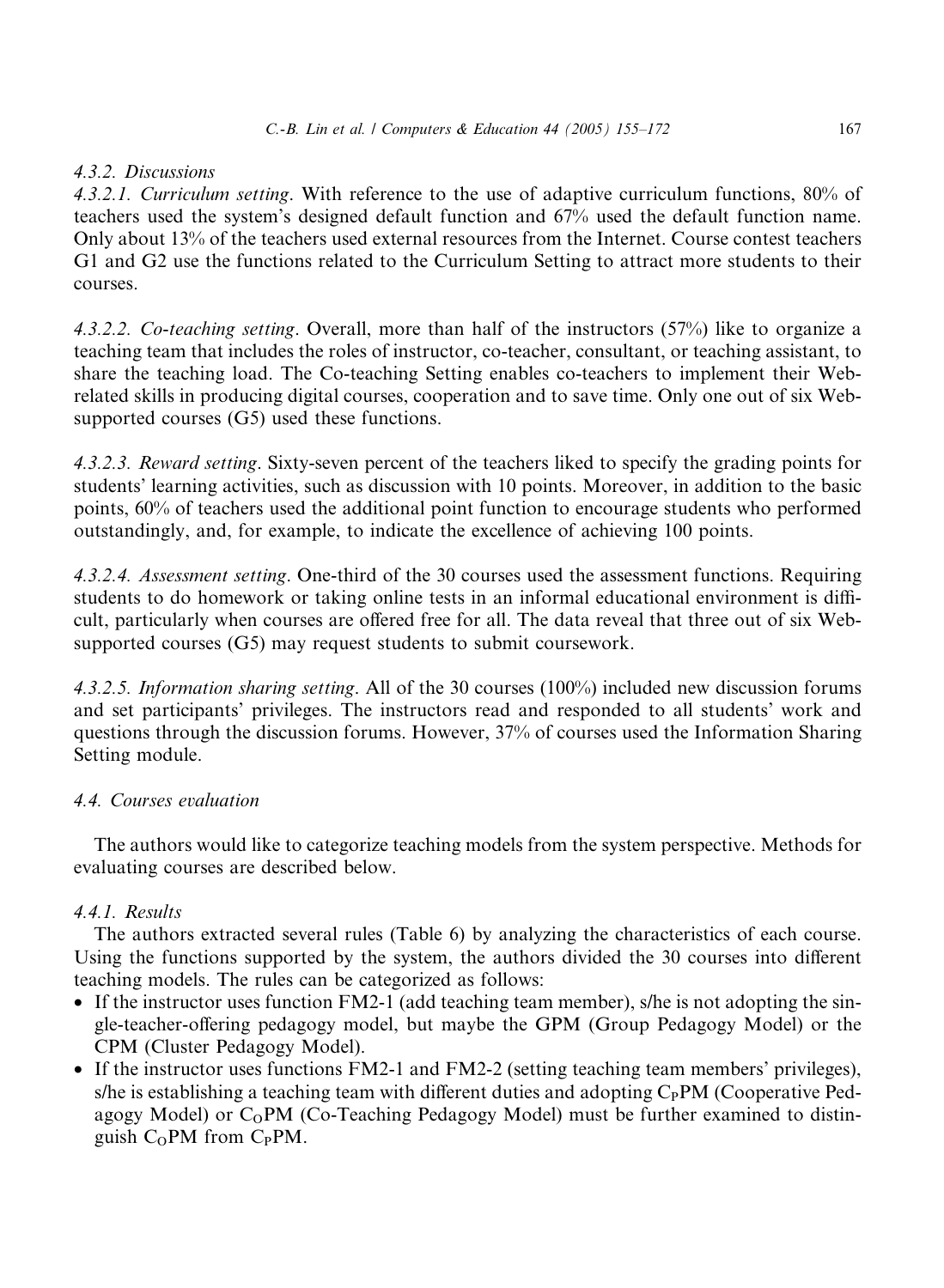| T-Model            | $FM-ID$    |         |              |              |                 |
|--------------------|------------|---------|--------------|--------------|-----------------|
|                    | $FM2-1$    | $FM2-2$ | <b>FM5-2</b> | <b>FM5-4</b> | Other functions |
| <b>SPM</b>         | NO.        | NO      | NO           | NO           |                 |
| $C_PPM$ or $C_QPM$ | <b>YES</b> | YES     |              |              |                 |
| C <sub>L</sub> PM  | <b>YES</b> | NO      |              |              |                 |
| <b>UPM</b>         |            |         | <b>YES</b>   | YES          |                 |
| $C_R$ PM           |            |         | <b>YES</b>   | NO.          |                 |

| Table 6                                                        |  |
|----------------------------------------------------------------|--|
| Distinguishing among six teaching models by the functions used |  |

(X implies indifference).

- If the instructor uses functions FM5-2 (open discussion forum to other courses) and FM5-4 (release discussion forum freely), s/he is cooperating with other courses and is adopting UPM (United Pedagogy Model).
- If the instructor uses function FM5-2 but not FM5-4, s/he is adopting  $C_RPM$  (Central Pedagogy Model).

In addition to functions FM2-1, FM2-2, FM5-2 and FM5-4, other functions may also support various teaching strategies.

According to these rules that concern the use of functions by instructors, the authors associated the 30 courses with corresponding teaching models, as follows (Table 7).

# 4.4.2. Discussions

Table 7

According to the results and teaching models presented herein, the proposed design is helpful in supporting the construction of online courses. Some interesting findings follow.

4.4.2.1. Web-based courses vs. Web-supported courses. Teaching on the Internet differs from traditional teaching. Web-supported courses (G5), an extension of real-world teaching, manifest the characteristics of traditional education, in which one teacher teaches one course or one teacher teaches multiple courses. However, Web-based courses that are conducted purely on the network overcome the limits of space, time and classroom size, taking advantage of networks to facilitate cooperative teaching and share knowledge among courses.

| Group          | Model      |          |                   |         |            |          |
|----------------|------------|----------|-------------------|---------|------------|----------|
|                | <b>SPM</b> | $C_P$ PM | C <sub>L</sub> PM | $C_0PM$ | <b>UPM</b> | $C_R$ PM |
| $G1-G4$        | $Cl-I$     | $Cl-2$   |                   | $C4-6$  | $C1-5$     | $Cl-3$   |
|                | $C2-I$     | $C2-6$   | $C2-4$            |         | $C1-6$     | $C4-3$   |
|                | $C2-2$     | $C3-6$   | $C3-1$            |         | $C2-5$     |          |
|                | $C2-3$     | $C4-2$   | $C4-1$            |         | $C3-3$     |          |
|                | $C3-2$     |          | $C4-4$            |         | $C3-5$     |          |
|                | $C3-4$     |          |                   |         | $C4-5$     |          |
| G <sub>5</sub> | $C5-2$     |          |                   |         |            | $C5-1$   |
|                | $C5-5$     |          |                   |         |            | $C5-3$   |
|                | $C5-6$     |          |                   |         |            | $C5-4$   |

Teaching model of each course (30 courses)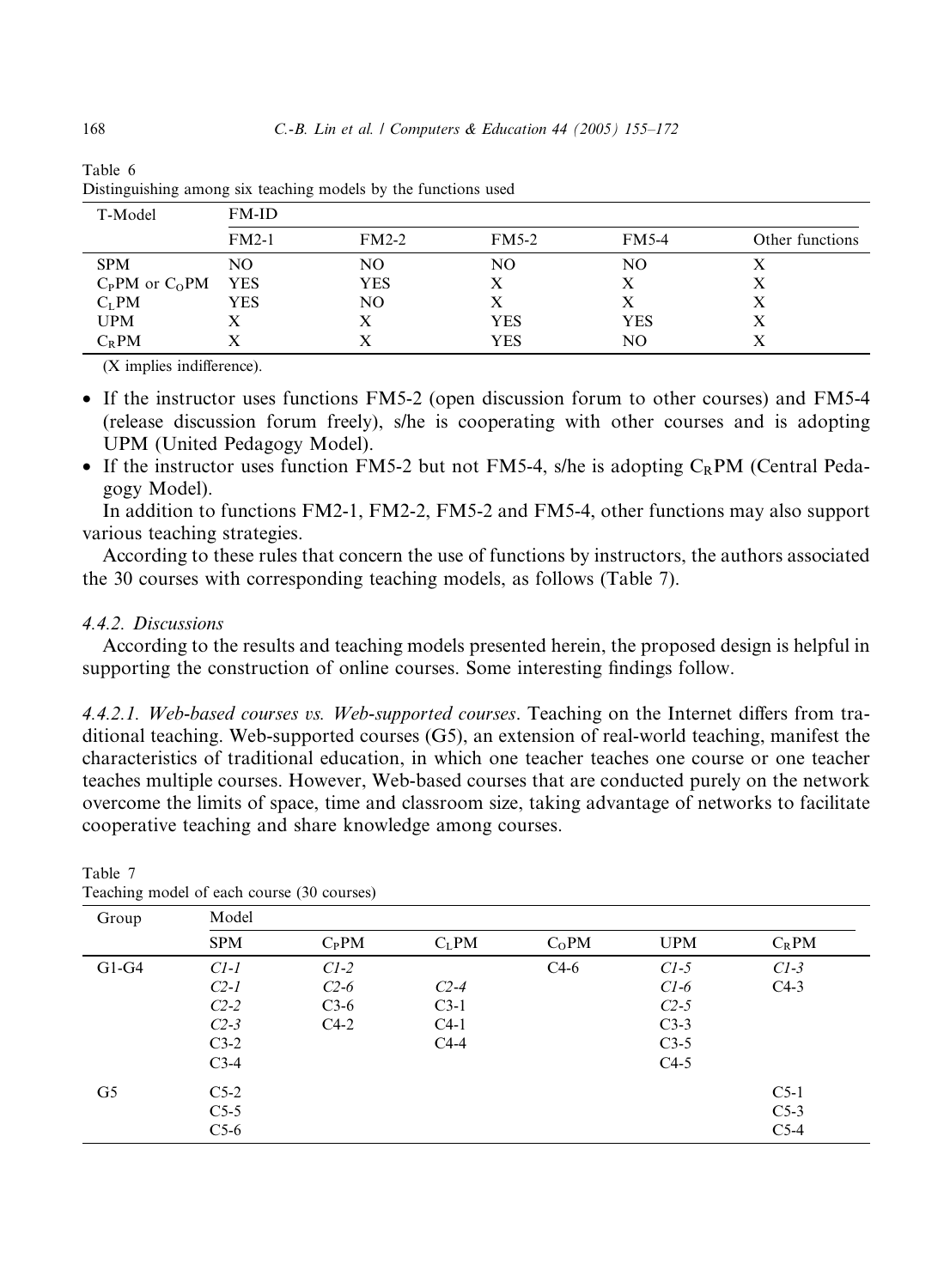4.4.2.2. Contest courses vs. non-contest courses. Teachers highly motivated to participate in course contests would like to enrich their curricula and use multimedia presentations to attract students. They tend to use system-supported functions well. They also use the reward module and roleplaying to encourage students' participation.

4.4.2.3. IT (Information Technology) courses vs. GT (general topics) courses. Teachers of IT courses make materials step by step or use tools such as Viewlets software for teaching. Such software allows teachers to demonstrate learning materials to students in an online real time mode, and supports courses that help students acquire computer skills. Thus, further interactions between the instructor and students become unnecessary. However, in GT courses on a network, the instructor must still interact with participants frequently.

4.4.2.4. Single teaching vs. team teaching. Courses for contests typically adopt the single teaching model (4/12, G1 plus G2 equals 12). Most of the competing teachers have strong technological skills and experience. Some teachers want full control of the courses to win the contest alone. However, a single individual is unlikely to have the wide range of computing skills and time required to develop online courses. Thus, most of the teachers of the Web-based courses would be more likely to adopt the group or cluster teaching model (75%). So, co-teaching is more popular and effective than individual teaching.

All of the teachers either participated in the course contests or were volunteers, except the course ''Invited lectures on investment and finance,'' that adopted the Co-teaching pedagogy model and was sponsored by Citibank. Citibank not only donated money for the course contests but also supported 10 outstanding teachers to co-teach this course. Each teacher taught for one week, in charge of content, interacted with students, set homework, and undertook other responsibilities. Moreover, Citibank also sponsored a reward for outstanding students, by using the Adaptive Reward Setting, to encourage hardworking students.

# 4.5. Online teachers' perceptions of the use of the five modules

A questionnaire with multiple choices and open-ended questions was used to collect the online teachers' perceptions of the use of the 5 modules. It is hoped that the data collected would be helpful to improve the system in the future. Because it was an additional online survey, only 12 out of 29 instructors responded (note: among the 30 studied courses, two courses, C1-5 and C5-2, were offered by the same the teacher, Cyokaicity). Although the responding rate was 0.41%, those 12 teachers were active and highly engaged in the course contest and were familiar with the modules and system. Their responses, thus, were regarded useful and valuable to the researchers of this paper for usability reference. The questionnaire was administered to the teachers shortly after the 4th contest (held during 2002 Winter–2003 Spring) via the additional online survey, details of which were analyzed and described below.

# 4.5.1. Multiple choices

A five-point Likert scale (e.g. in question 2, the possible answers were:  $1 = not at all$ ,  $2 =$  slightly, 3 = moderately, 4 = a lot, 5 = extremely) was used for the 5 questions in multiple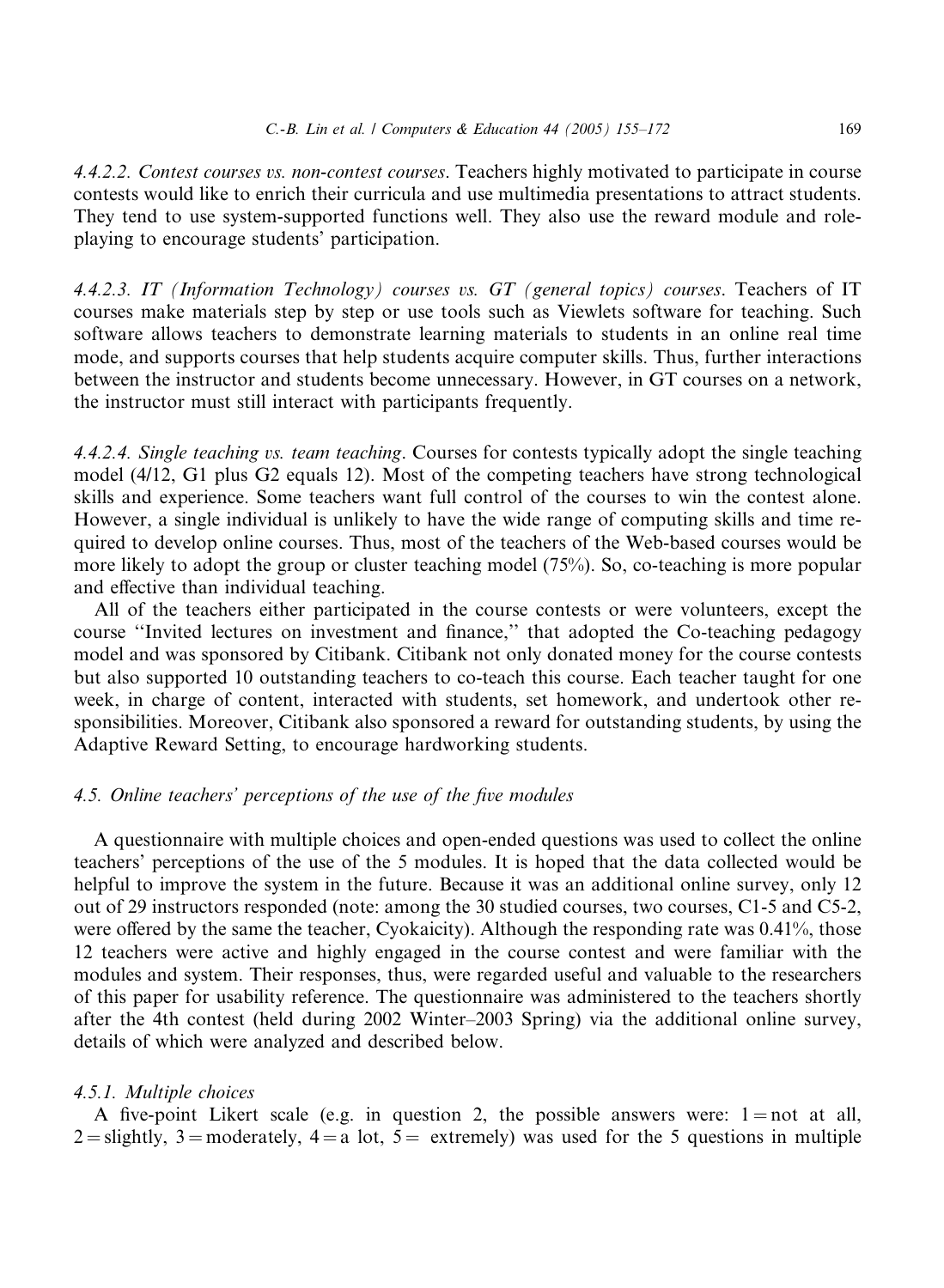Table 8

Mean of each module perceived by the teachers Q: Did the 5 function modules help you improve your online course?  $(1 = not at all, 2 = slightly, 3 = moderately, 4 = a lot, 5 = extremely)$ 

| <b>Ouestions</b>                       | Mean $(n = 12)$ |
|----------------------------------------|-----------------|
| F-1 Curriculum setting                 | 4.27            |
| F-2 Co-teaching and privileges setting | 4.18            |
| F-3 Reward setting                     | 4.18            |
| F-4 Assessment setting                 | 3.91            |
| F-5 Information sharing setting        | 4.45            |

choices and 12 teachers' responses were taken into account to produce numerical results which are illustrated in Table 8.

Table 8 indicates that the teachers were highly agreed that these function modules helped their instruction on the Internet, particularly the "Information sharing setting (mean =  $4.45$ )" function was perceived highly useful. "Assessment setting (mean  $= 3.91$ )" function relatively received low score. In the open-ended questions, the teachers expressed their opinions that not all of the learners would like to do the assignments so that ''Assessment Setting'' was less helpful to them in the given instructional/learning context.

#### 4.5.2. Open-ended questions

Data collected from the open-ended questions can be concluded as follows. Overall, the teachers revealed that the convenient and useful adaptive platform significantly provided opportunities for anyone who was interested in Web-based education. Those teachers, with the use of this web-based adaptive learning/teaching system, could teach on the Internet regardless of his/her age and occupations. Some teachers reported that the web environment provided ''suitable and satisfying functions to meet the teachers' various needs for running an on-line course (comments by the teachers of C2-3, C5-1 and C4-2 courses).'' Therefore, they could put more efforts on handling other instructional matters such as producing course materials, interactions with learners, etc... (comments by the teachers of C1-1, C1-2, C2-3, C2-6, C5-1 courses). Although the adaptive environment might meet the teachers' various needs, one teacher made a good suggestion that ''training courses should be required of all teachers before they offered an online course. Another teacher responded that ''On the Internet, if you want to be a good online teacher, it's better to start as an online learner (comments by the teacher of C1-2 course)''.

#### 5. Conclusion and future research

A Web-mediated learning environment – ''School for All,'' was designed to adapt to the needs of teachers. This study implemented five adaptive modules (Adaptive Curriculum Setting, Adaptive Co-teaching and Privileges Setting, Adaptive Reward Setting, Adaptive Assessment Setting, and Adaptive Information Sharing Setting) to support six online teaching models (SPM,  $C_PPM$ ,  $C_LPM$ ,  $C_OPM$ , UPM and  $C_RPM$  Models). The results help to elucidate the characteristics and needs of online teachers.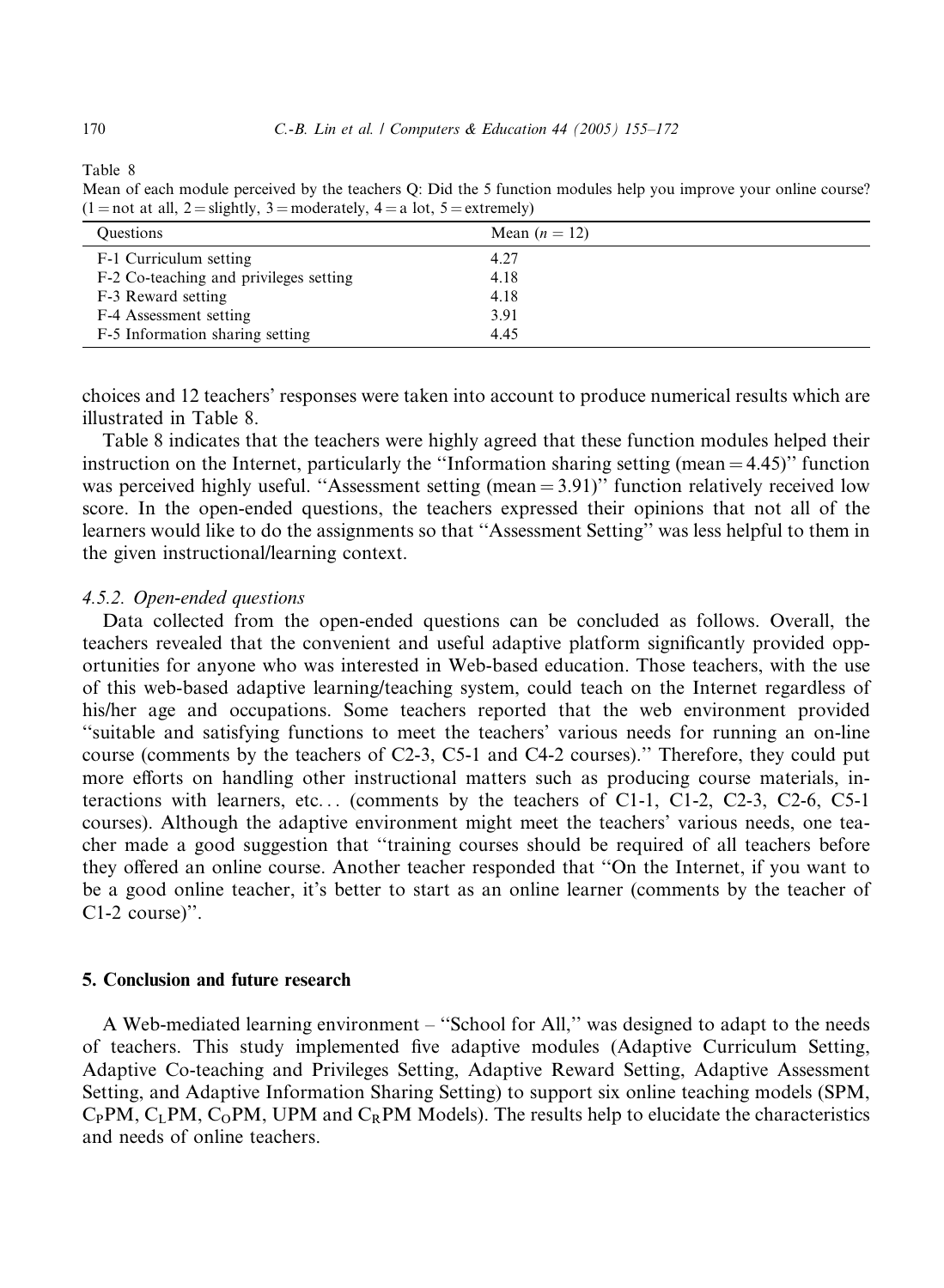This study has addressed a few practical matters. Those who intend to embark on designing a CMS or to offer online courses should be aware a number of issues presented below:

- For the system designer: A good design involves achieving a balance between usability, aesthetics and adaptability. A user wants a program that is easy to use, and that is also visually interesting and highly motivating. Achieving such a combination is difficult, and this is one reason for the relatively low number of outstanding programs. System designers should always consider user-orientation and user-friendliness.
- For the Web administrator: Managing a nonprofit Web site to hold together a learning community is very challenging, it can only be achieved with an enthusiastic attitude toward serving the learning community. Maintaining an abundance of quality learning resources is a good way to attract students and teachers.
- For the teacher: It is suggested that an instructor should take an online course if s/he has no first-hand experience with this mode of Web-based teaching and learning. Co-teaching is better than individual teaching in terms of work-load sharing and time spending. A good online teacher should engage students' online interactions through pedagogical strategies, such as giving weekly theme for discussion.

So far, the ''School for All'' has over 60,000 enrolled learners and more than 2300 types of courses offered. Participants are growing in number daily. The authors will continue to observe and analyze the characteristics of other courses. With the assistance of the designed ''School for All'' system, the system will automatically detect the teaching pedagogy of the instructor used and provides an adaptable default curriculum setting. The authors also wish to provide a better functional environment for teachers and students. The potential of the use of the Internet via EduCities will continue to be explored in the future.

The authors will further associate the Web-based courses with another project entitled, ''Fu-Tzu (Confucius) Learning Workshop.'' The ''School for All'' system and experience learned in this study will be applied to establish another learning environment in which online training courses for the in-service and pre-service teachers will be provided. More related research issues on how the teacher-based learning community perceives and uses the ''School for All'' system will continuous to be investigated.

# Acknowledgements

This research project is jointly funded by the Ministry of Education and the National Science Council in Taiwan under the Four-year Program for Promoting Academic Excellence at Universities, 91-H-FA07-1-4. The authors would like to thank all of the members involved in the ''School for All'' project. Special thanks go to the Citigroup for their generous financial support. Without their sponsorship, the course contests would not have attracted so many participants.

# References

Brusilovsky, P. (1996). Methods and techniques of adaptive hypermedia. User Modeling and User-Adapted Interaction, 6(2–3), 87–129.